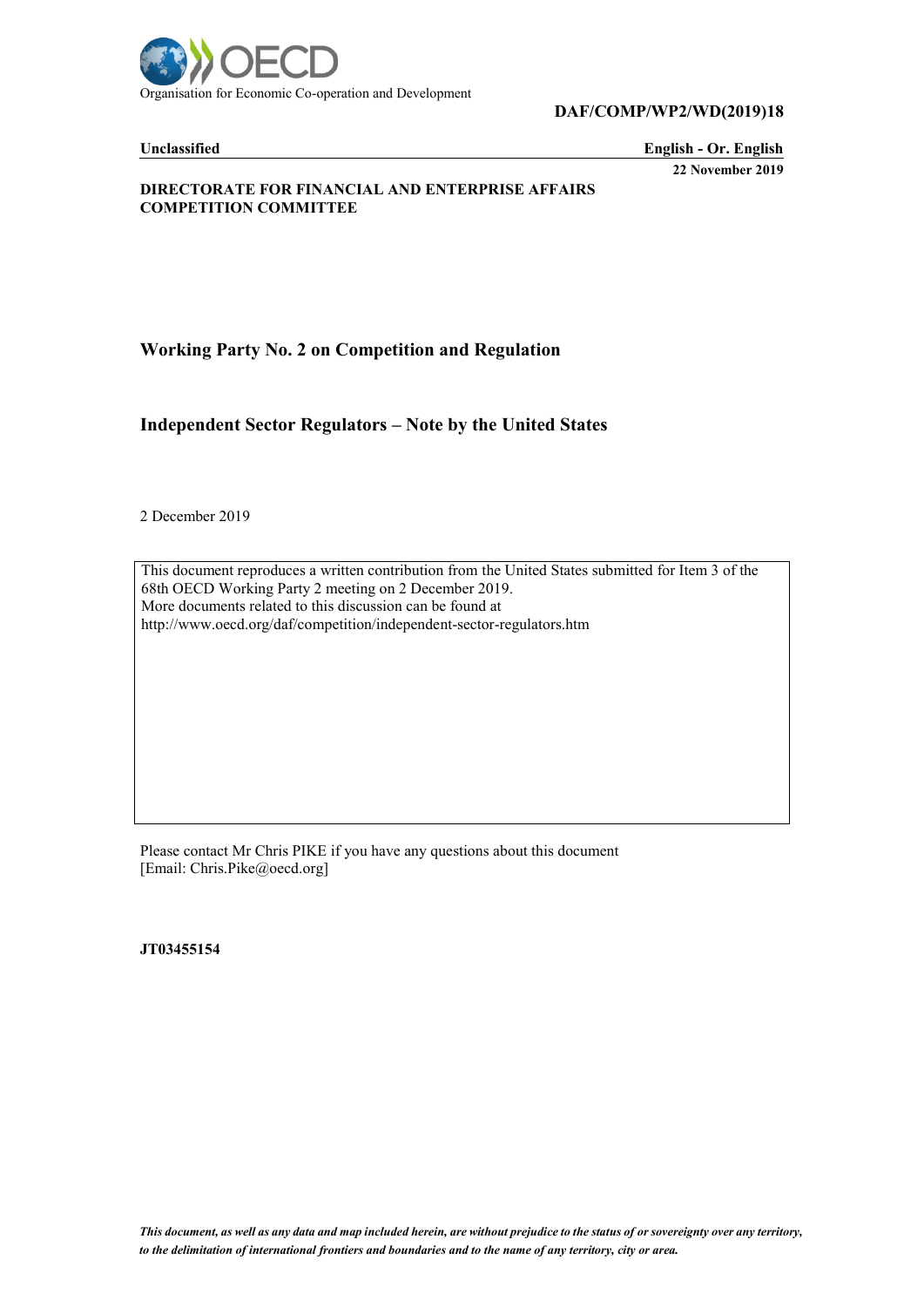# *United States*

# **1. Introduction**

1. In the United States, the jurisdiction and responsibilities of the competition agencies (the Antitrust Division of the Department of Justice ("DOJ") and the Federal Trade Commission ("FTC"), together the "Antitrust Agencies")) at times intersect with those of sector-specific regulators. In general, the federal antitrust laws provide the framework for the protection of competition across all sectors of the economy. In some markets, however, Congress has determined that a sector-specific regulator should supplement, or, in a few limited cases, supersede antitrust enforcement.

2. In the following sections, this note will: provide an overview of sector-specific regulators in the United States and describe the general framework for interaction between regulatory oversight and antitrust enforcement; provide examples of shared jurisdiction in the telecommunications, electricity, and aviation industries; describe the Antitrust Agencies' competition advocacy efforts in regulated sectors; and conclude with some observations on the costs and benefits of shared jurisdiction.

# **2. Overview of Sector Regulation and Interaction with Antitrust Enforcement**

3. The federal sector-specific regulatory agencies, which were established by Congress at different times with different authorizing statutes, were often created for the purpose of regulating industries perceived to be at greater risk of market failure, such as industries assumed to be prone to natural monopolies. To protect consumers, sectorspecific regulators typically were authorized to regulate rates, terms of service, and entry (*i.e.*, licensing) and prevent the exercise of monopoly power. They were also typically charged with promoting broader social goals, such as promoting universal access to services or providing for environmental and safety regulations. In the past several decades, the United States has eliminated or reduced regulation in many previously-regulated sectors and sought instead to introduce competition and market disciplines to the greatest extent possible. Where industry-specific regulation is still in place, sectoral regulators have increasingly emphasized competition analysis and the benefits of free markets in pursuing their broader objectives.

4. Federal regulatory rules and policies are often shaped by other authorities, including state regulators, multinational agreements, and the judicial system. Federal regulators often share jurisdiction with individual states in some respects. The federal regulatory agencies were sometimes created to increase uniformity of regulation, introduce a different regulatory approach, or to fill in gaps in regulation that the states could not provide. Where an industry operation spans national borders, multinational agreements may also be an important part of the regulatory system. In addition, court rulings can substantially influence regulatory policies, as courts are frequently called upon to review regulatory rules and decisions.

5. Although each regulatory context is unique, there are some generally applicable distinctions between antitrust enforcement and regulatory oversight. As law enforcement agencies, the competition agencies avoid ongoing government oversight and entanglement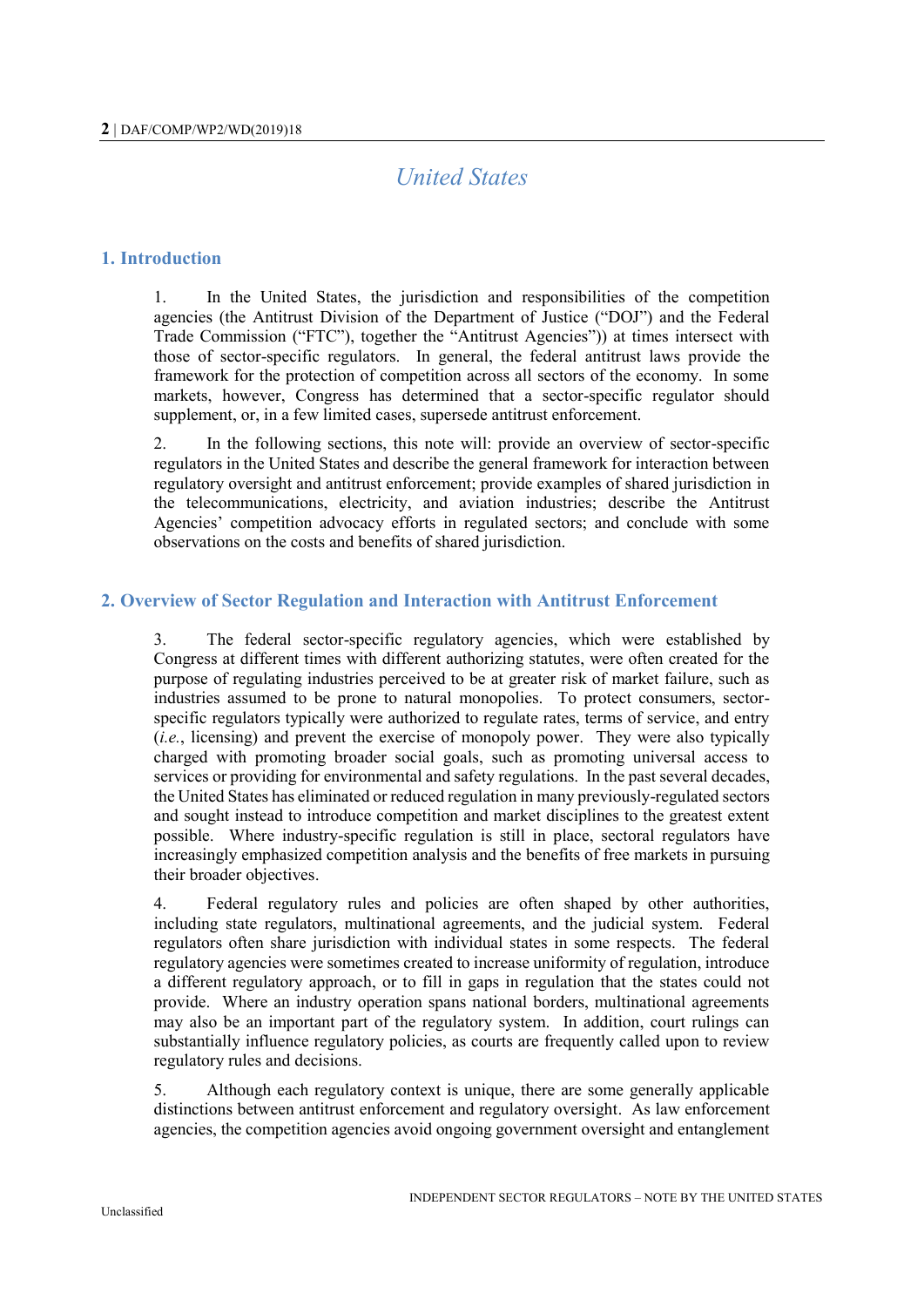with business operations when possible. Instead, they focus on preserving market mechanisms and addressing violations with one-time structural remedies—*e.g.*, requiring a firm to sell businesses or assets to remedy a problematic merger rather than proscribing aspects of the merged firm's conduct. Sectoral regulators, in contrast, have a greater capacity for ongoing industry oversight and monitoring. As a result, they take a more active role in promulgating and implementing standards and rules governing activities within an industry and may be more inclined to impose conduct-based remedies.

6. In cases where the antitrust agencies and a sector regulator share jurisdiction to review the competitive aspects of mergers or conduct, they often do so under different legal standards. While the antitrust agencies apply the antitrust laws to regulated industries in the same way they apply the laws elsewhere (with consideration of any impact regulation may have on competition in the market), the regulatory agencies generally apply some version of a "public interest" standard. This standard typically includes competition concerns similar to those underlying the antitrust laws, but also takes other considerations, such as safety, health, universal access, or environmental concerns, into account.

7. The legal burdens may also differ. In the merger context, for example, when the antitrust agencies seek to challenge a transaction, the agencies have the initial burden to prove to a federal court or in an administrative proceeding that the merger is likely to lead to anticompetitive effects. In contrast, applicants in a regulatory proceeding often bear the burden of proving that their transaction is consistent with the public interest.

8. Importantly, regulatory review generally does not preclude antitrust enforcement. For example, the antitrust agencies can sue to challenge a merger pursuant to the antitrust laws, even when another agency has approved the transaction, except in narrowly defined circumstances where the other agency's review creates an immunity from suit.<sup>1</sup> A discussion of specific immunities is outside the scope of this paper.

# **3. Examples of Shared Authority Between Antitrust and Regulatory Authorities**

9. There are categories of conduct where the antitrust agencies and the sector regulators have concurrent or shared jurisdiction, most frequently with respect to merger review, but also sometimes with respect to conduct. Shared authority appears most often in industries that previously have been the subject of comprehensive regulation, such as telecommunications, electric utilities, and aviation. The interrelationships between the antitrust agencies and the sectoral regulators overseeing those industries are described below.

#### **3.1. Telecommunications**

l

10. The sectoral regulator that oversees the telecommunications industry is the Federal Communications Commission (FCC), an independent agency created by the Communications Act of 1934 to regulate interstate communications by radio, television, wire, satellite, and cable. The FCC has authority under the Communications Act to review any transaction that requires transfer of an FCC license, which typically is required in the acquisition or merger of broadcast and cable television, broadcast radio, wireless and

<sup>&</sup>lt;sup>1</sup> See, e.g., United States v. El Paso Natural Gas Co., 376 U.S. 651, 662 (1964) (acquisition of pipeline violated Section 7 despite review by Federal Power Commission).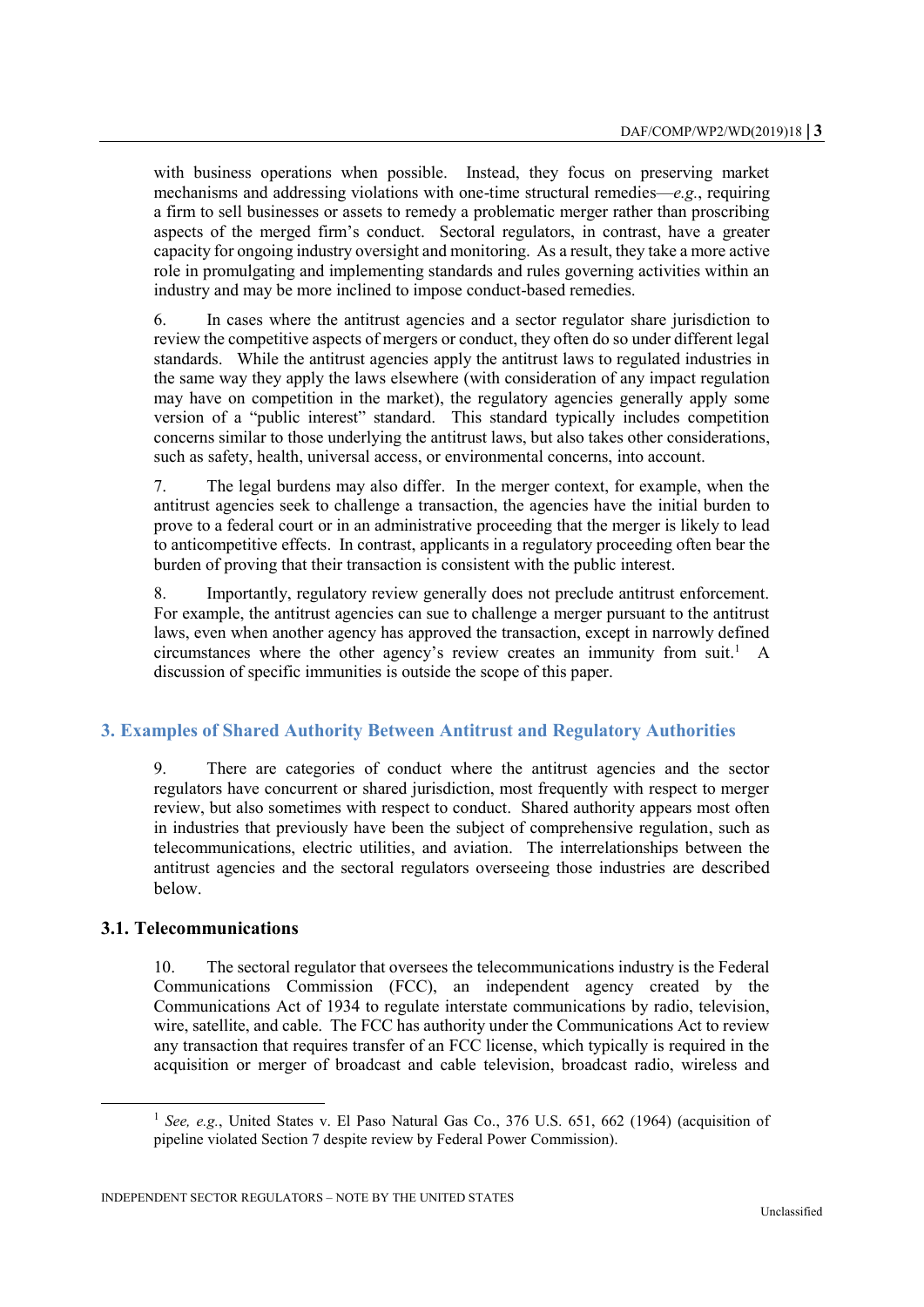wireline telecommunications, and satellite providers. The FCC review is based on whether the transaction will serve "the public interest, convenience and necessity."2 The FCC's public interest analysis includes an assessment of the competitive effects of the transaction, but it also takes into account a number of other considerations. Among other things, the FCC considers whether the transaction would promote "the broad aims of the Communications Act," including such considerations as whether the transaction would protect service quality for consumers, accelerate private sector deployment of advanced telecommunications services, ensure diversity of information sources and viewpoints, and increase the availability of children's programming and Public, Educational, and Government programming.3 In its evaluation of the competitive effects of a merger, the FCC's analysis is "informed by, but is not limited to," antitrust principles.4

11. In the majority of cases, the DOJ and FCC have reached similar outcomes when reviewing the same mergers.<sup>5</sup> To minimize the possibility that their respective analyses of the competitive effects of the transaction will lead to inconsistent results, the DOJ and FCC cooperate extensively on an informal basis. Although FCC rules generally require it to disclose any meetings with outside persons, the rules contain an exception for meetings with the antitrust authorities. Consequently, the two agencies are able to share nonconfidential industry information and discuss the appropriate relevant market parameters, theories of competitive harm, and proposed remedies. Cooperation is further enhanced when the agencies are able to share confidential information pursuant to a limited waiver of confidentiality by the parties to the transaction.

## **3.2. Electric Utilities**

12. Electric utilities in the United States are regulated by the states and the Federal Energy Regulatory Commission ("FERC"), an independent agency officially organized as part of the Department of Energy. The FERC is a successor agency to the Federal Power Commission, which was created by the Federal Power Act of  $1920$ <sup>6</sup>. The FERC regulates the transmission and wholesale sales of electricity in interstate commerce. State public utility commissions, on the other hand, regulate local distribution and retail sales of electricity. States also control the siting of generation and transmission lines within their borders. Since the early 1990s, federal legislation has introduced competition into wholesale electricity markets,<sup>7</sup> and several states have introduced competition into retail electricity markets.

6 16 U.S.C. § 791a (2018).

<sup>2</sup> Communications Act of 1934, 47 U.S.C. §§ 214(a), 310(d) (2018). The FCC is also authorized to analyze telecommunications mergers under Section 7 of the Clayton Act. 15 U.S.C. § 21.

<sup>3</sup> *See*, *e.g.*, In the Matter of Applications of AT&T Inc. and DIRECTV, 30 FCC Rcd. 9131, 9141 ¶ 21 (2015).

<sup>4</sup> *See, e.g.*, Id. at 9140, ¶ 20 (2015).

<sup>&</sup>lt;sup>5</sup> One exception was the 1997 merger of Bell Atlantic and NYNEX, where the DOJ determined that the proposed merger would not substantially lessen competition and did not challenge it, while the FCC imposed conditions on its approval.

<sup>7</sup> For example, in 1992, Congress enacted the Energy Policy Act which facilitated competition in the wholesaling of electricity by increasing the FERC's authority to order third party access to transmission lines. 16 U.S.C. § 824(k) (2018).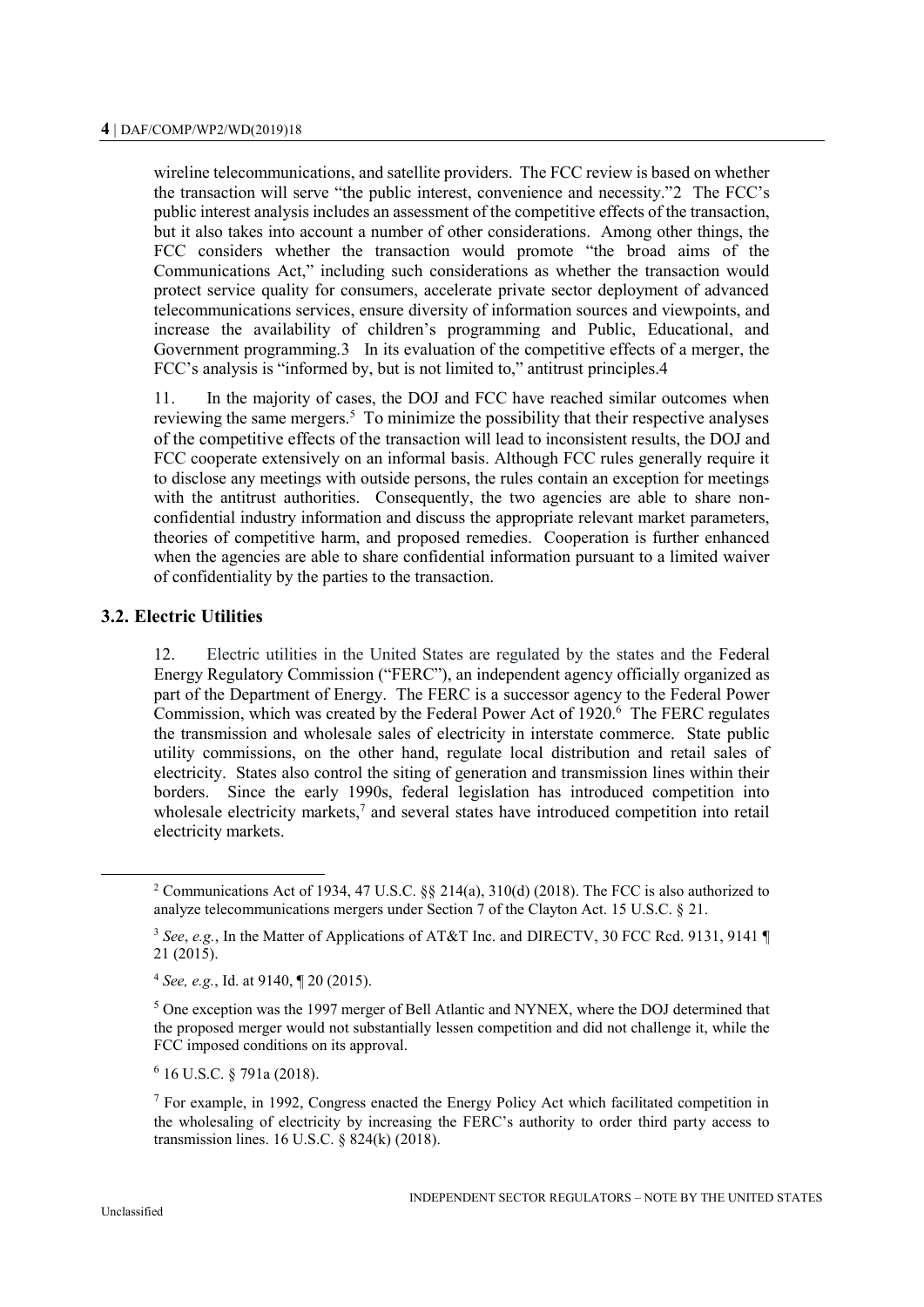13. Mergers in the electricity sphere often are subject to review by the FERC, the antitrust agencies (typically the DOJ), and the states.<sup>8</sup> Their reviews typically are nonexclusive such that review of a merger by one agency does not preclude review by the others. In addition, clearance of a transaction by any one entity does not preclude a separate challenge by the others, and approval of a transaction by one entity subject to one set of concessions does not preclude another entity from insisting upon further concessions. It is not unusual for all three entities to analyze the competitive effects of, and seek remedies for, the same merger. Unfortunately, the entities operate under different statutory and policy regimes, which sometimes results in different review outcomes for the same merger.

14. The FERC reviews mergers under section 203 of the Federal Power Act ("FPA"), which requires the FERC to approve a merger if it will be "consistent with the public interest."<sup>9</sup> Under this public interest test, the FERC considers three broad factors: the effect of the merger on competition; the effect on rates; and the effect on regulation. In 1996, the FERC issued a Merger Policy Statement in which it adopted the antitrust agencies' Horizontal Merger Guidelines as the analytical framework under which it would analyze the effects of a horizontal merger on competition.<sup>10</sup> Following the Antitrust Agencies' release of updated merger guidelines in 2010, however, the FERC decided to maintain its current approach and declined to adopt the 2010 Guidelines. Instead, the FERC reiterated that its analysis was largely in accordance with the 2010 Guidelines and stated that it would continue to take a similar approach to merger review as the antitrust authorities.<sup>11</sup>

15. Notwithstanding the FERC's view that its analytical approach is consistent with the Antitrust Agencies' Guidelines, in practice, the FERC's analysis of the competitive effects of mergers departs from the Antitrust Agencies' approach in significant ways.<sup>12</sup> As a result, the FERC and the DOJ at times have reached different conclusions on whether an electricity merger harms competition and have imposed different remedies. One example is the 2004 proposed merger of Exelon Corporation and Public Service Enterprise Group, Inc.<sup>13</sup> Both

 $9$  16 U.S.C. § 824(b) (2018).

l

<sup>10</sup> Inquiry Concerning the Commission's Merger Policy Under the Federal Power Act: Policy Statement, 61 Fed. Reg. 68,595, 68,598 (Dec. 30, 1996) (to be codified at 18 C.F.R. pt. 2).

<sup>13</sup> See Proposed Final Judgment, U.S. v. Exelon Corp. and Public Service Enterprise Group, Inc. (June 22, 2006),

<sup>&</sup>lt;sup>8</sup> The FTC typically reviews proposed mergers that involve electric and natural gas utility companies, where the primary effect of the merger is on gas markets. The DOJ typically reviews proposed mergers that involve electric utilities or that involve electricity and natural gas utility companies, where the primary effect of the merger is on electricity markets. While the FERC maintains jurisdiction over merger review of certain energy sectors, it has no authority over transactions involving securities acquisitions by natural gas companies or by oil and petroleum companies, which have historically been reviewed by the FTC.

<sup>&</sup>lt;sup>11</sup> Order Reaffirming Commission Policy and Terminating Proceeding, 138 FERC  $\P$  61,109, 61,459– 60 (Feb. 16, 2012), https://www.ferc.gov/whats-new/comm-meet/2012/021612/E-2.pdf.

 $12$  The Antitrust Agencies have filed a number of comments with the FERC pointing to differences between the antitrust agencies and FERC's approach, and recommending that the FERC adopt the approach used by the Antitrust Agencies. *See, e.g.*, U.S. Dep't Justice & Fed. Trade Comm'n, Comment Letter on Modifications to Commission Requirements for Review of Transactions Under Section 203 of the Federal Power Act and Market-Based Rate Applications Under Section 205 of the Federal Power Act, Comments of the U.S. Department of Justice and Federal Trade Commission (Nov. 28, 2016), https://www.justice.gov/atr/page/file/913741/download.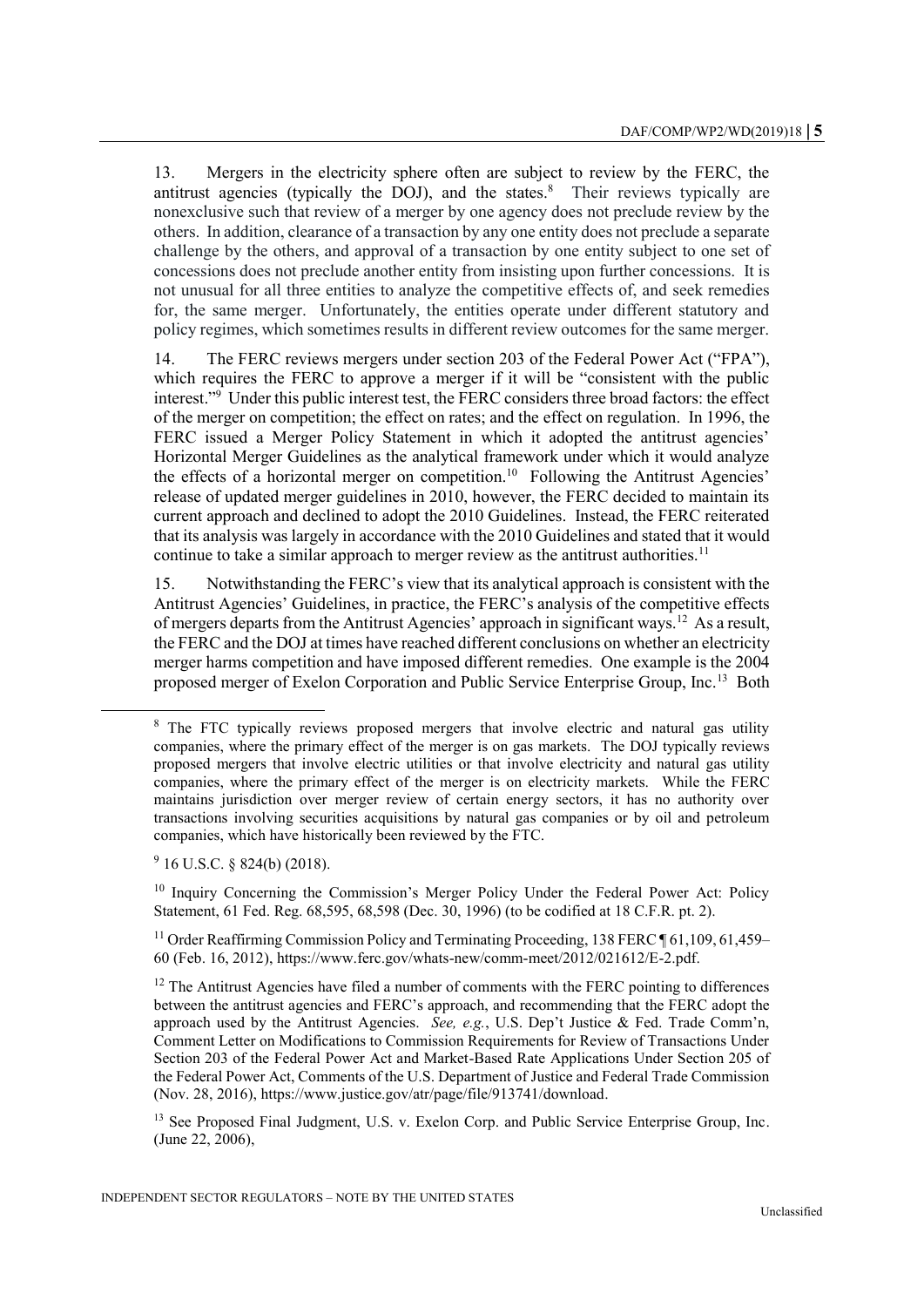the DOJ and the FERC separately reviewed the transaction, and both agencies concluded that, as originally structured, it would likely substantially reduce competition in certain wholesale electricity markets. But because the agencies approached the analysis of competitive effects in different ways, the remedy required by the FERC fell short of what the DOJ would have required.<sup>14</sup>

16. Disparate results have also occurred in conduct cases. For example, in 2010, the DOJ filed suit against KeySpan Corporation, alleging a violation of Section 1 of the Sherman Act. The DOJ alleged that KeySpan's swap agreement with financial services firm Morgan Stanley gave KeySpan an indirect financial interest in a competitor's electricity sales, incentivizing KeySpan to raise market prices unilaterally. Pursuant to a settlement between KeySpan and the DOJ, KeySpan agreed to pay \$12 million in disgorgement. The DOJ subsequently entered into a consent decree with Morgan Stanley. The FERC, on the other hand, reviewed the same facts under the Federal Power Act and determined not to proceed against KeySpan. The FERC found the rates in the affected market were "just and reasonable" under the Federal Power Act and that the parties had not violated the FERC's market manipulation rules.

## **3.3. Airlines**

17. The Department of Transportation ("DOT") oversees the airline industry, exercising varying degrees of economic regulatory authority depending on whether the air transport is domestic or international. The domestic airline industry is largely deregulated, although the DOT continues to engage in regulation of some aspects of domestic airline operations (*e.g.*, fitness to provide service, ownership, advertising). The DOT's economic regulation of international aviation is more extensive.

18. From 1938 to 1978, the domestic airline industry was extensively regulated by the Civil Aeronautics Board ("CAB"), which had broad powers to regulate entry and exit, rates, mergers, agreements, and methods of competition. The CAB was eliminated in 1985, at which point the DOT took over its remaining regulatory responsibilities, including several relating to competition. The DOT authority initially included the power to regulate consolidations, mergers, acquisitions of control, interlocking relationships, and agreements among carriers. From 1985 to 1988, the DOT approved multiple mergers, including some over the objections of the DOJ.<sup>15</sup> In 1988, however, Congress transferred authority for review of airline mergers from the DOT to the DOJ.<sup>16</sup> Although the DOJ now has the lead role in merger review, the DOT continues to confer with the DOJ on the merits of each transaction.

http://www.usdoj.gov/atr/cases/f216700/216784.htm; Order Authorizing Merger Under Section 203 of the Federal Power Act, 112 FERC ¶ 61,011 (July 1, 2005), https://www.ferc.gov/whatsnew/comm-meet/063005/E-4.pdf.

<sup>14</sup> See Mark J. Niefer, *Explaining the Divide Between DOJ and FERC on Electric Power Merger Policy*, 33 ENERGY L.J. 505, 514–519 (2012) (describing the FERC and the DOJ analyses of, and remedies for, the Exelon-PSEG merger). Ultimately, the DOJ dismissed its complaint when Exelon abandoned the transaction due to objections from New Jersey state regulators.

<sup>15</sup> *See* NWA-Republic Acquisition Case, DOT Dkt. 43754, Order 86-7-81 (July 31, 1986), http://dotlibrary.specialcollection.net/.

<sup>16</sup> Airline Deregulation Act 40(a), Pub. L. No 95-504, 92 Stat. 1705 (codified at 49 U.S.C. §1371 (2018)). Air carriers are exempt from the jurisdiction of the FTC.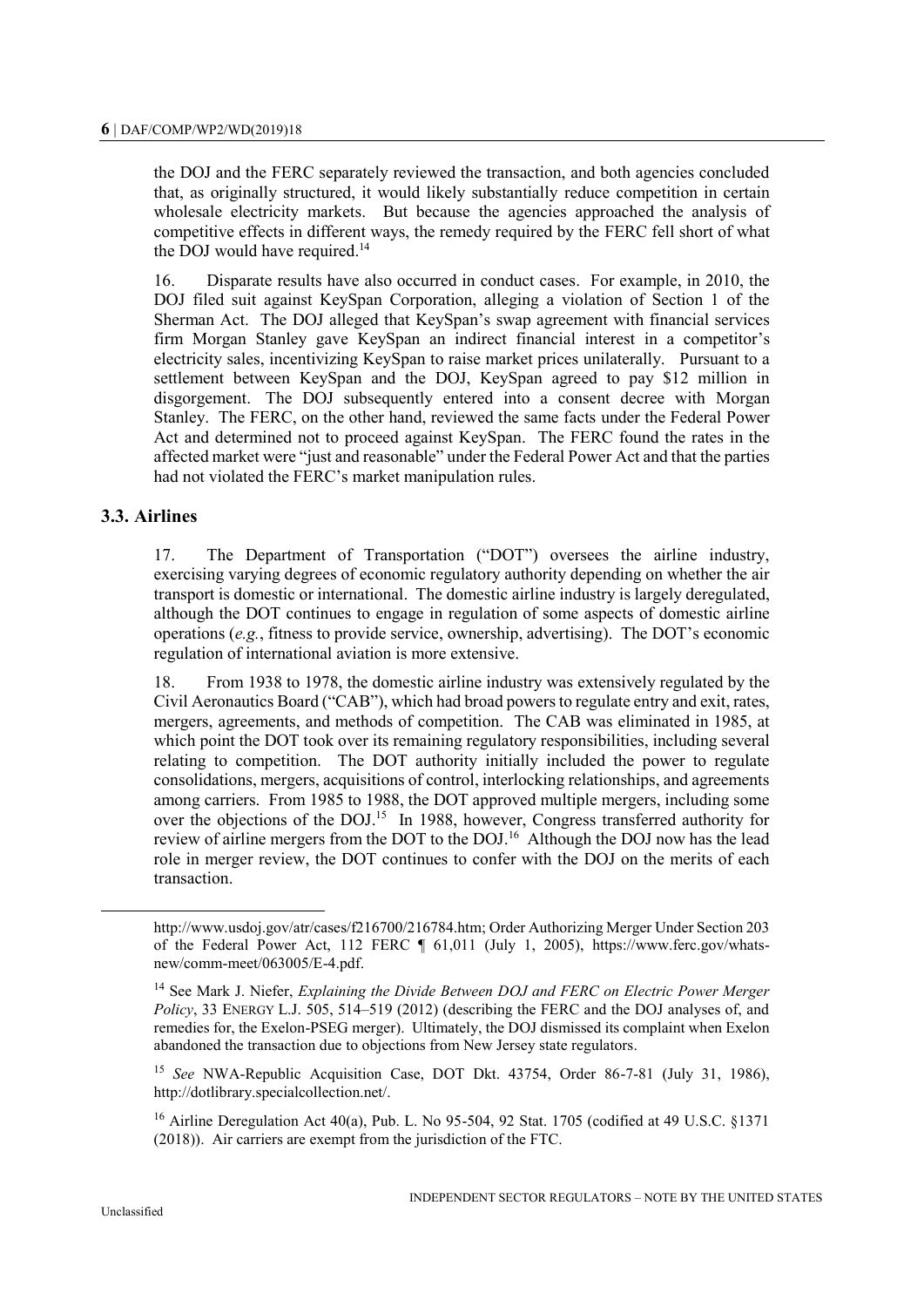19. Although antitrust jurisdiction over airline mergers transferred to the DOJ, the DOT retained the authority to review international airline joint ventures, and to confer upon such agreements immunity from the U.S. antitrust  $laws$ .<sup>17</sup> A grant of antitrust immunity enables competing or potentially competing airlines to coordinate routes, schedules, pricing, and other service without risk of violating the antitrust laws.<sup>18</sup>

20. The DOT's review of international alliances encompasses both a competitive analysis of the transaction and public interest considerations. The DOT first determines whether an agreement "substantially reduces or eliminates competition."<sup>19</sup> If it does, then the DOT must deny the application for immunity unless the DOT finds that the agreement is "necessary to meet a serious transportation need or to achieve important public benefits" and there is no less anticompetitive alternative.<sup>20</sup> Congress has enumerated a wide range of factors that the DOT must consider in its public interest analysis, including the availability of a variety of air services, maximum reliance on market forces, the avoidance of unreasonable industry concentration, and opportunities for the expansion of international services.

21. The DOT has granted immunity over the past two decades to over twenty international alliance agreements, including to certain participants in the three major global alliances (SkyTeam, Star, and oneworld).<sup>21</sup> The DOT has at times imposed conditions on immunity grants, including carving out specified city-pairs from the scope of the immunity or requiring carriers to divest slots at specific airports. In one recent case, the DOT placed a 5-year sunset provision on its grant of antitrust immunity.<sup>22</sup>

22. The DOJ plays an advisory role with respect to immunity applications.<sup>23</sup> The DOJ may confer with the DOT off the record or file formal public comments. Given the scope of the immunity granted by the DOT, the DOJ applies the same analytical framework as it does in reviewing airline mergers. The DOJ has taken the position that immunity should be strongly disfavored across all industries, including the airline industry.<sup>24</sup> The DOJ has urged that the DOT, at a minimum, condition the immunity grants with provisions to protect

<sup>20</sup> 49 U.S.C. § 41309(b).

 $17$  DOT also retained jurisdiction to review all cooperative arrangements between airlines, domestic and international, for unfair methods of competition. 49 U.S.C. § 41712.

<sup>18</sup> 49 U.S.C. §§ 41308–09. U.S. air carriers are not allowed to merge with foreign air carriers because of longstanding statutory restrictions on foreign ownership and control of U.S. carriers. 49 U.S.C. § 40102(a)(2).

<sup>19</sup> 49 U.S.C. §§ 41308–09.

<sup>21</sup> *See* U.S. DEP'T OF TRANSP., AIRLINE ALLIANCES OPERATING WITH ACTIVE ANTITRUST IMMUNITY, [https://www.transportation.gov/office-policy/aviation-policy/airline-alliances](https://www.transportation.gov/office-policy/aviation-policy/airline-alliances-operating-active-antitrust-immunity)[operating-active-antitrust-immunity.](https://www.transportation.gov/office-policy/aviation-policy/airline-alliances-operating-active-antitrust-immunity) 

<sup>&</sup>lt;sup>22</sup> Delta Air Lines Inc. and Aerovias De Mexico, S.A. Antitrust Immunity Application, Docket DOT-OST-2015-0070, Final Order (Dec. 14, 2016).

 $23$  Recently, airlines have pursued equity stakes in their partners as an alternative to, or in conjunction with, pursuing antitrust immunity. In such cases, the DOJ has jurisdiction to review the stock acquisition under its usual merger review process.

<sup>24</sup> *See, e.g.*, DOJ Comments on Joint Application of Air Canada to Amend Order 2007-2-16 under 49 U.S.C. § 41308 & § 41309 so as to Confer Antitrust Immunity, Comments of the Dep't of Justice on the Show Cause Order, DOT, Dkt. OST-2008-0234, at 17 (June 26, 2009).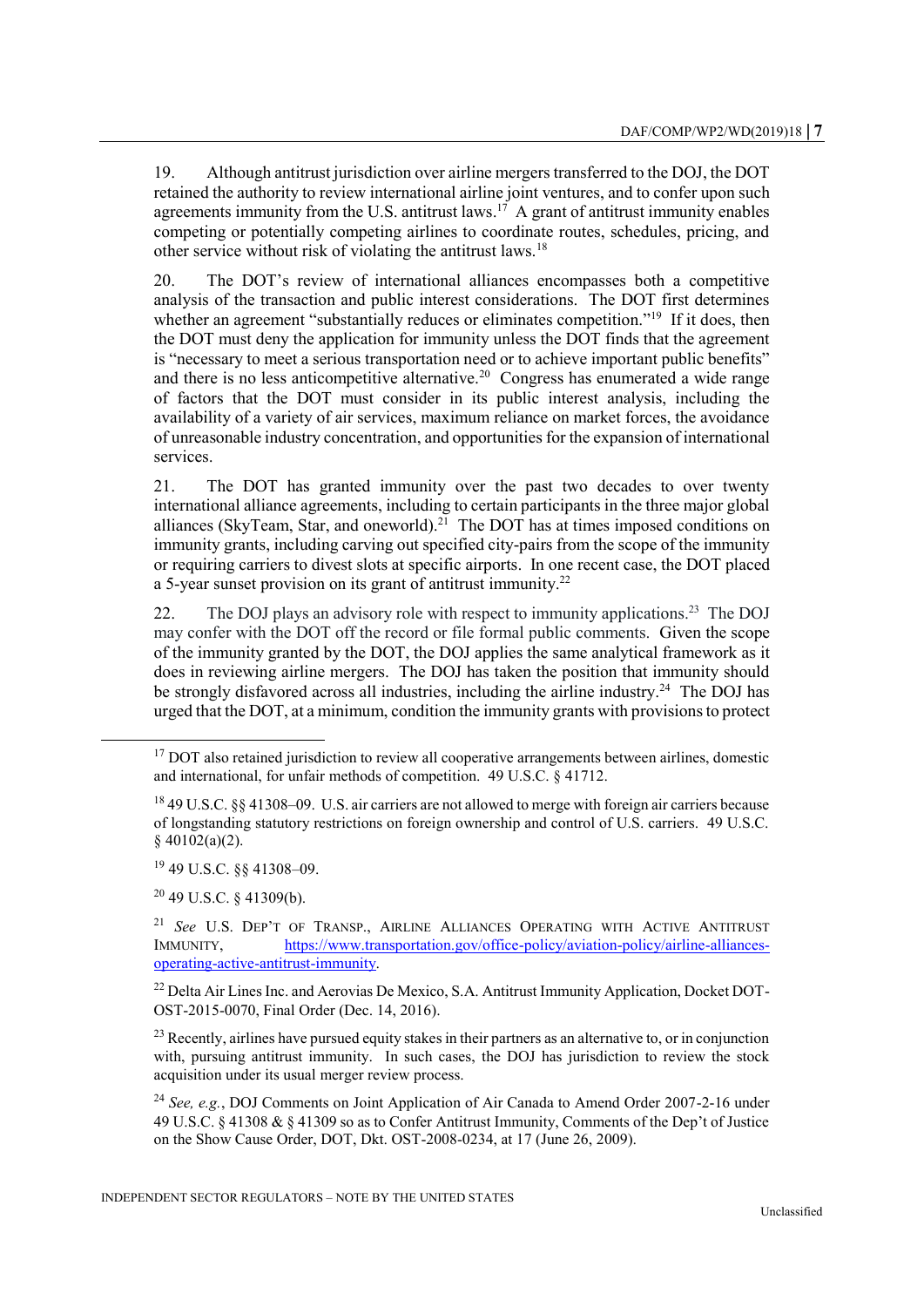competition on overlap routes. In some cases, the DOJ has urged the DOT to reject the immunity applications entirely.

## **4. Competition Advocacy**

23. Where sectoral regulators have a lead or shared role in promoting or preserving competition in a sector, the Antitrust Agencies regularly share their expertise with the relevant regulator through competition advocacy. The Antitrust Agencies generally seek to promote reliance on competition rather than on government regulation, unless there is compelling evidence that regulation is necessary to achieve an important social objective. They also seek to ensure that when regulation is necessary, it is properly designed to accomplish its objectives as efficiently as possible, for example, through market-based solutions and structural, rather than behavioral, remedies. The Antitrust Agencies also seek to inform regulators of the costs associated with restrictive regulation. The FTC and DOJ have sought to inform sectoral regulators about the impact of regulation on efficiency and consumer welfare and potential benefits of deregulation in various sectors of the economy, including electricity, natural gas, telecommunications, broadcasting, cable television, and electricity generation and distribution. They communicate their views to other agencies through informal consultations, or more formally, through letters or regulatory filings.

24. In one recent example, the Antitrust Agencies submitted public comments to the U.S. Federal Energy Regulatory Commission ("FERC") regarding how the FERC assesses market power in the agency's review of mergers and electricity sales rates under the Federal Power Act. The Antitrust Agencies encouraged the FERC to look beyond market share and concentration statistics in this analysis, which should ultimately be aimed at understanding the competitive effects of proposed transactions. Due to features specific to electricity markets, even firms with relatively small market shares may be able to exercise market power, and so other evidence should be considered in determining whether, for example, a proposed combination of assets would enhance the ability and incentive of a firm to raise prices.<sup>25</sup>

25. The Antitrust Agencies also opine on specific transactions, or aspects of them. For example, in April 2016 the DOJ formally opposed the structure the Canadian Pacific Railway proposed for its merger with Norfolk Southern Corp. The Canadian Pacific Railway had proposed to create an "independent voting trust" that would hold the shares of Canadian Pacific for the pendency of the Surface Transportation Board's ("STB") substantive analysis of the merger.<sup>26</sup> The DOJ argued that this ownership arrangement would undermine the independence of the two companies and effectively combine the two companies before a regulatory review could be completed. In the face of the opposition to the voting trust arrangement by the DOJ and by other parties that submitted their views at

[filings?combine=&field\\_matter\\_number\\_value=&field\\_advocacy\\_document\\_terms\\_tid=5290&fie](http://www.ftc.gov/policy/advocacy/advocacy-filings?combine=&field_matter_number_value=&field_advocacy_document_terms_tid=5290&field_date_value%5Bmin%5D%5Bdate%5D=2013-10&field_date_value%5Bmax%5D%5Bdate%5D=&=Apply) [ld\\_date\\_value%5Bmin%5D%5Bdate%5D=2013-](http://www.ftc.gov/policy/advocacy/advocacy-filings?combine=&field_matter_number_value=&field_advocacy_document_terms_tid=5290&field_date_value%5Bmin%5D%5Bdate%5D=2013-10&field_date_value%5Bmax%5D%5Bdate%5D=&=Apply)

 $25$  A listing, in reverse chronological order, of FTC and FTC staff competition advocacy comments to federal and state electricity regulatory agencies is available at [http://www.ftc.gov/policy/advocacy/advocacy-](http://www.ftc.gov/policy/advocacy/advocacy-filings?combine=&field_matter_number_value=&field_advocacy_document_terms_tid=5290&field_date_value%5Bmin%5D%5Bdate%5D=2013-10&field_date_value%5Bmax%5D%5Bdate%5D=&=Apply)

[<sup>10&</sup>amp;field\\_date\\_value%5Bmax%5D%5Bdate%5D=&=Apply.](http://www.ftc.gov/policy/advocacy/advocacy-filings?combine=&field_matter_number_value=&field_advocacy_document_terms_tid=5290&field_date_value%5Bmin%5D%5Bdate%5D=2013-10&field_date_value%5Bmax%5D%5Bdate%5D=&=Apply) Staff of the FTC and DOJ submitted some comments to the FERC jointly.

<sup>&</sup>lt;sup>26</sup> The STB is exclusively authorized to review certain rail mergers. 49 U.S.C. § 11321(a).